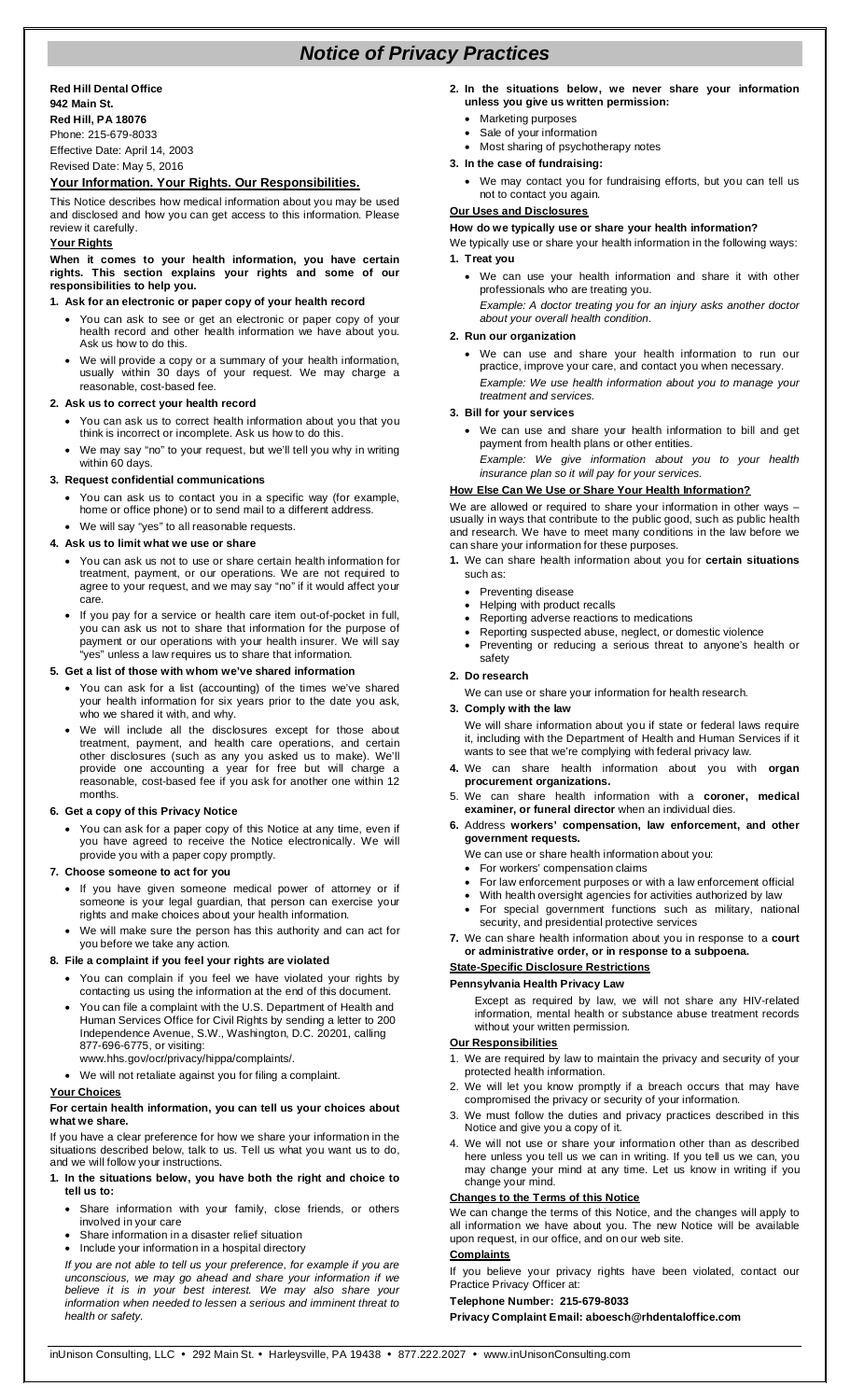# *Notice of Privacy Practices*

**Quakertown Dental Office 127 S. 5th Street, Suite 310 Quakertown, PA 18951 Phone: 215-538-0211 Effective Date: April 14, 2003 Revised Date: May 5, 2016**

# **Your Information. Your Rights. Our Responsibilities.**

This Notice describes how medical information about you may be used and disclosed and how you can get access to this information. Please review it carefully.

# **Your Rights**

**When it comes to your health information, you have certain rights. This section explains your rights and some of our responsibilities to help you.**

## **1. Ask for an electronic or paper copy of your health record**

- You can ask to see or get an electronic or paper copy of your health record and other health information we have about you. Ask us how to do this.
- We will provide a copy or a summary of your health information, usually within 30 days of your request. We may charge a reasonable, cost-based fee.

#### **2. Ask us to correct your health record**

- You can ask us to correct health information about you that you think is incorrect or incomplete. Ask us how to do this.
- We may say "no" to your request, but we'll tell you why in writing within 60 days.

## **3. Request confidential communications**

- You can ask us to contact you in a specific way (for example, home or office phone) or to send mail to a different address.
- We will say "yes" to all reasonable requests.

# **4. Ask us to limit what we use or share**

- You can ask us not to use or share certain health information for treatment, payment, or our operations. We are not required to agree to your request, and we may say "no" if it would affect your care.
- If you pay for a service or health care item out-of-pocket in full, you can ask us not to share that information for the purpose of payment or our operations with your health insurer. We will say "yes" unless a law requires us to share that information.

#### **5. Get a list of those with whom we've shared information**

- You can ask for a list (accounting) of the times we've shared your health information for six years prior to the date you ask, who we shared it with, and why.
- We will include all the disclosures except for those about treatment, payment, and health care operations, and certain other disclosures (such as any you asked us to make). We'll provide one accounting a year for free but will charge a reasonable, cost-based fee if you ask for another one within 12 months.

## **6. Get a copy of this Privacy Notice**

- You can ask for a paper copy of this Notice at any time, even if you have agreed to receive the Notice electronically. We will provide you with a paper copy promptly.
- **7. Choose someone to act for you**
	- If you have given someone medical power of attorney or if someone is your legal guardian, that person can exercise your rights and make choices about your health information.
	- We will make sure the person has this authority and can act for you before we take any action.

#### **8. File a complaint if you feel your rights are violated**

- You can complain if you feel we have violated your rights by contacting us using the information at the end of this document.
- You can file a complaint with the U.S. Department of Health and Human Services Office for Civil Rights by sending a letter to 200 Independence Avenue, S.W., Washington, D.C. 20201, calling 877-696-6775, or visiting: www.hhs.gov/ocr/privacy/hippa/complaints/.
- We will not retaliate against you for filing a complaint.

#### **Your Choices**

#### **For certain health information, you can tell us your choices about what we share.**

If you have a clear preference for how we share your information in the situations described below, talk to us. Tell us what you want us to do, and we will follow your instructions.

#### **1. In the situations below, you have both the right and choice to tell us to:**

- Share information with your family, close friends, or others involved in your care
- Share information in a disaster relief situation
- Include your information in a hospital directory

*If you are not able to tell us your preference, for example if you are unconscious, we may go ahead and share your information if we believe it is in your best interest. We may also share your information when needed to lessen a serious and imminent threat to health or safety.*

- **2. In the situations below, we never share your information unless you give us written permission:**
	- Marketing purposes
	- Sale of your information
- Most sharing of psychotherapy notes **3. In the case of fundraising:**
	- We may contact you for fundraising efforts, but you can tell us not to contact you again.

# **Our Uses and Disclosures**

## **How do we typically use or share your health information?**

We typically use or share your health information in the following ways: **1. Treat you**

• We can use your health information and share it with other professionals who are treating you.

*Example: A doctor treating you for an injury asks another doctor about your overall health condition.*

# **2. Run our organization**

• We can use and share your health information to run our practice, improve your care, and contact you when necessary. *Example: We use health information about you to manage your treatment and services.* 

## **3. Bill for your services**

- We can use and share your health information to bill and get payment from health plans or other entities.
- *Example: We give information about you to your health insurance plan so it will pay for your services.*

# **How Else Can We Use or Share Your Health Information?**

We are allowed or required to share your information in other ways – usually in ways that contribute to the public good, such as public health and research. We have to meet many conditions in the law before we can share your information for these purposes.

- **1.** We can share health information about you for **certain situations**  such as:
	- Preventing disease<br>• Helping with product
	- Helping with product recalls
	- Reporting adverse reactions to medications
	- Reporting suspected abuse, neglect, or domestic violence
	- Preventing or reducing a serious threat to anyone's health or safety

#### **2. Do research**

We can use or share your information for health research.

#### **3. Comply with the law**

We will share information about you if state or federal laws require it, including with the Department of Health and Human Services if it wants to see that we're complying with federal privacy law.

- **4.** We can share health information about you with **organ procurement organizations.**
- 5. We can share health information with a **coroner, medical examiner, or funeral director** when an individual dies.
- **6.** Address **workers' compensation, law enforcement, and other government requests.**
	- We can use or share health information about you:
	- For workers' compensation claims
	- For law enforcement purposes or with a law enforcement official
	- With health oversight agencies for activities authorized by law For special government functions such as military, national security, and presidential protective services
- **7.** We can share health information about you in response to a **court or administrative order, or in response to a subpoena.**

#### **State-Specific Disclosure Restrictions**

#### **Pennsylvania Health Privacy Law**

Except as required by law, we will not share any HIV-related information, mental health or substance abuse treatment records without your written permission.

# **Our Responsibilities**

- 1. We are required by law to maintain the privacy and security of your protected health information.
- 2. We will let you know promptly if a breach occurs that may have compromised the privacy or security of your information.
- 3. We must follow the duties and privacy practices described in this Notice and give you a copy of it.
- 4. We will not use or share your information other than as described here unless you tell us we can in writing. If you tell us we can, you may change your mind at any time. Let us know in writing if you change your mind.

# **Changes to the Terms of this Notice**

We can change the terms of this Notice, and the changes will apply to all information we have about you. The new Notice will be available upon request, in our office, and on our web site.

## **Complaints**

If you believe your privacy rights have been violated, contact our Practice Privacy Officer at:

#### **Telephone Number: 215-538-0211**

**Privacy Complaint Email: pc@qtowndentaloffice.com**